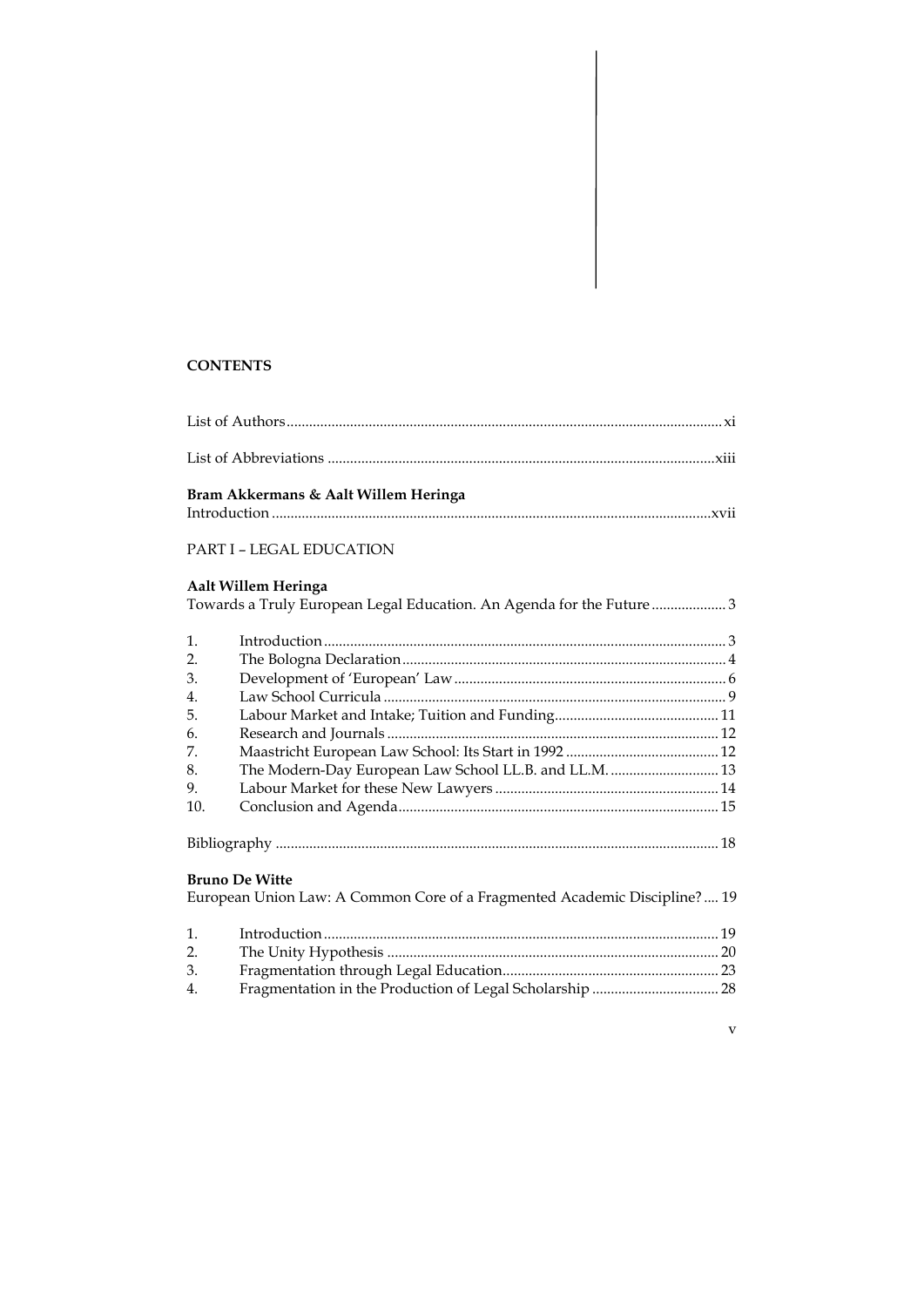### Contents

| 4.1.             |                                                                                   |  |
|------------------|-----------------------------------------------------------------------------------|--|
| 4.2.             |                                                                                   |  |
|                  |                                                                                   |  |
| <b>Jan Smits</b> |                                                                                   |  |
|                  | European Legal Education, or: How to prepare Students for Global Citizenship?  43 |  |
| 1.               |                                                                                   |  |
| $\overline{2}$ . | Why A European Legal Education? Towards A Dialogue With                           |  |
|                  |                                                                                   |  |
| 3.               | What Should We Teach? On Doctrines, Arguments and Principles 49                   |  |
| 4.               |                                                                                   |  |
| 5.               | Concluding Remarks. On the Law School of the Future 56                            |  |
|                  |                                                                                   |  |
| Jaap Hage        |                                                                                   |  |
|                  |                                                                                   |  |
| 1.               |                                                                                   |  |
| 2.               |                                                                                   |  |
| 3.               |                                                                                   |  |
| 4.               |                                                                                   |  |
| 4.1.             |                                                                                   |  |
| 4.2 <sub>1</sub> |                                                                                   |  |
| 4.3.             |                                                                                   |  |
| 5.               |                                                                                   |  |
|                  |                                                                                   |  |
|                  | Sjef van Erp                                                                      |  |
|                  | Teaching Law in Europe: From an Intra-systemic, via a Trans-systemic to a         |  |
|                  |                                                                                   |  |
| 1.               |                                                                                   |  |
| $\overline{2}$ . |                                                                                   |  |
| 3.               |                                                                                   |  |
| 4.               |                                                                                   |  |
|                  |                                                                                   |  |
|                  |                                                                                   |  |

 $_{\rm{vi}}$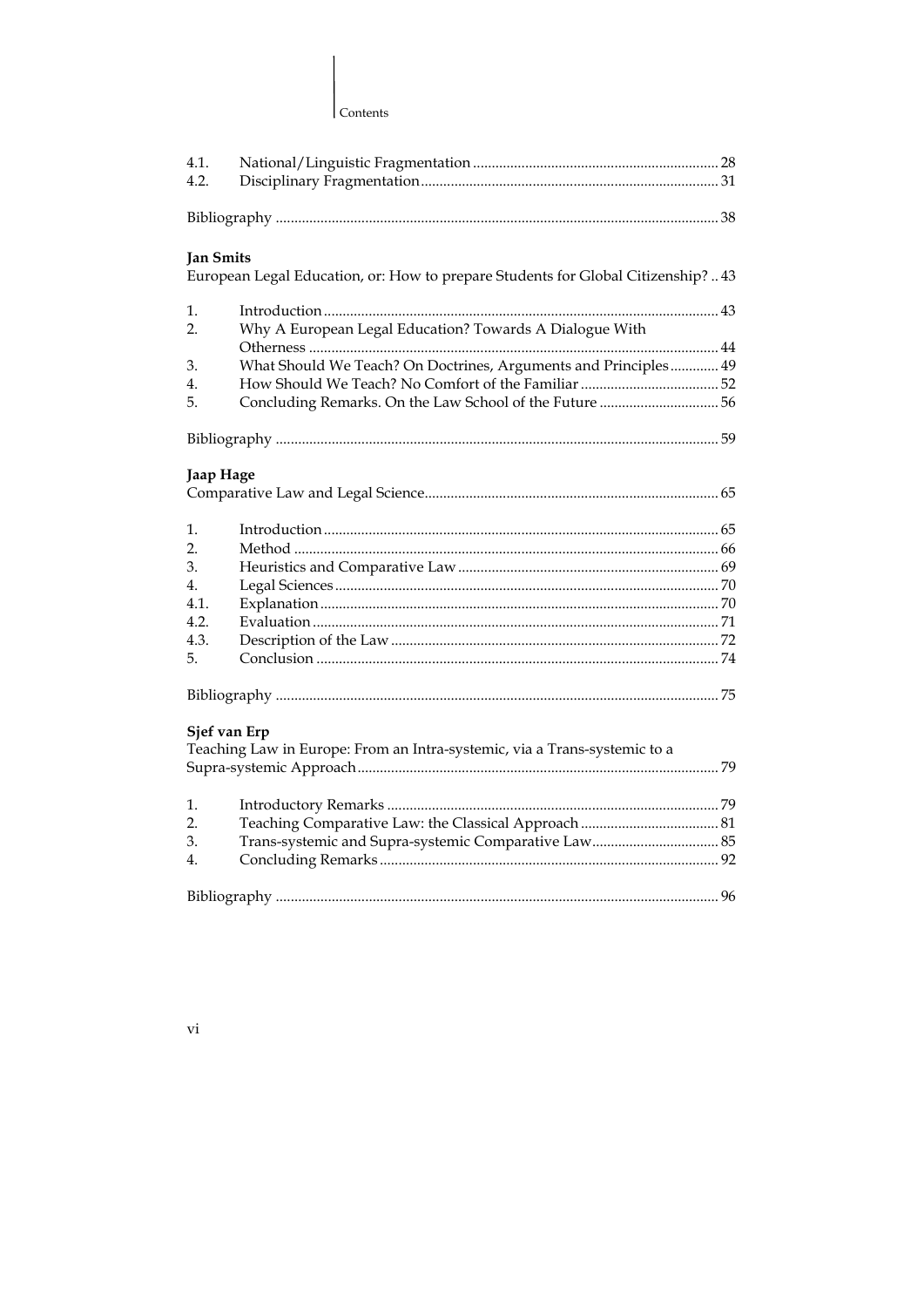| <b>Nicole Kornet</b> |                                                                         |  |
|----------------------|-------------------------------------------------------------------------|--|
| 1.                   |                                                                         |  |
| 2.                   | Europeanisation of Law, Legal Practice and Legal Education: The Need    |  |
|                      |                                                                         |  |
| 3.                   | Building Blocks of a European-Oriented Law Curriculum 105               |  |
| 4.                   |                                                                         |  |
| 5.                   |                                                                         |  |
|                      |                                                                         |  |
|                      |                                                                         |  |
|                      |                                                                         |  |
|                      | Sjoerd Claessens & Hildegard Schneider                                  |  |
|                      | Legal Education and Free Movement of Lawyers in the European Union  121 |  |
|                      |                                                                         |  |
| 1.                   |                                                                         |  |
| 2.                   |                                                                         |  |
| 3.<br>3.1.           |                                                                         |  |
| 3.2.                 | The Morgenbesser Case: A First Step towards Academic Recognition?  128  |  |
|                      |                                                                         |  |
| 3.3.                 | The Koller Case: Right to Recognition or Abuse of Law?  139             |  |
| 4.                   |                                                                         |  |
| 5.                   |                                                                         |  |
| 6.                   |                                                                         |  |
|                      |                                                                         |  |

# PART II - EDUCATING EUROPEAN LAWYERS IN MAASTRICHT

## **Bram Akkermans**

|                | The Development of European Private Law and its Challenges on the Law |  |
|----------------|-----------------------------------------------------------------------|--|
|                |                                                                       |  |
|                |                                                                       |  |
| $\mathbf{1}$ . |                                                                       |  |
| 2.             |                                                                       |  |
| 2.1.           |                                                                       |  |
| 2.2.           |                                                                       |  |
| 2.3.           |                                                                       |  |
| 3.             |                                                                       |  |
| 3.1.           |                                                                       |  |
| 3.2.           |                                                                       |  |
| 4.             |                                                                       |  |
|                |                                                                       |  |
|                |                                                                       |  |

vii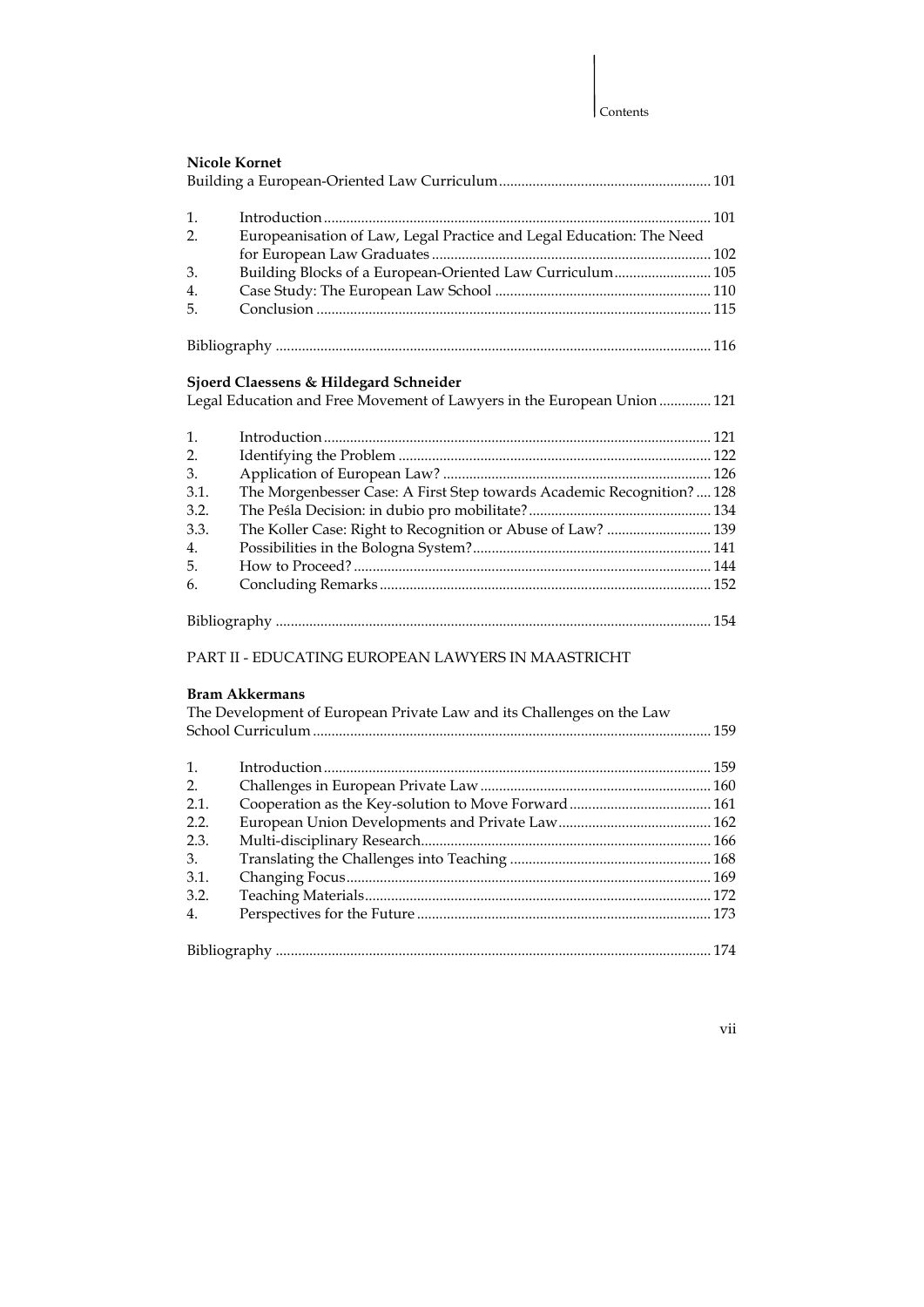

| 1.               |                                                                    |  |
|------------------|--------------------------------------------------------------------|--|
| $\overline{2}$ . | Developments and Characteristics of EU Company Law: Its Hybrid     |  |
|                  |                                                                    |  |
| 3.               |                                                                    |  |
| 4.               | The Role of Comparative Company Law in Teaching 185                |  |
| 4.1.             | Comparative Company Law as Part of Domestic Law 186                |  |
| 4.2.             | Comparative and European Company Law as a Separate Subject at      |  |
|                  |                                                                    |  |
| 4.2.1.           | Introduction to European Company Law at Bachelor Level  186        |  |
| 4.2.2.           | European and Comparative Company Law at Master Level  188          |  |
| 5.               |                                                                    |  |
| 6.               |                                                                    |  |
|                  |                                                                    |  |
|                  |                                                                    |  |
|                  | Remme Verkerk & Remco van Rhee                                     |  |
|                  |                                                                    |  |
|                  |                                                                    |  |
| 1.               |                                                                    |  |
| $\overline{2}$ . |                                                                    |  |
| 3.               |                                                                    |  |
| 4.               | Comparative Civil Litigation: History and Categories 198           |  |
| 5.               | Comparative Civil Litigation: the Ordinary Course of a Lawsuit and |  |
|                  |                                                                    |  |
| 6.               | Comparative Civil Litigation: Trends and Challenges  201           |  |
| 7.               | Civil Litigation in Europe, the greater Europe and beyond 202      |  |
| 8.               |                                                                    |  |
|                  |                                                                    |  |
|                  |                                                                    |  |
|                  | Philipp Kiiver & Mariolina Eliantonio                              |  |
|                  |                                                                    |  |
| 1.               |                                                                    |  |
| 2.               |                                                                    |  |
| 3.               |                                                                    |  |
| 3.1.             | Comparative Constitutional Law as a Separate Subject  212          |  |
| 3.2.             |                                                                    |  |
| 4.               |                                                                    |  |
|                  |                                                                    |  |
|                  |                                                                    |  |

viii